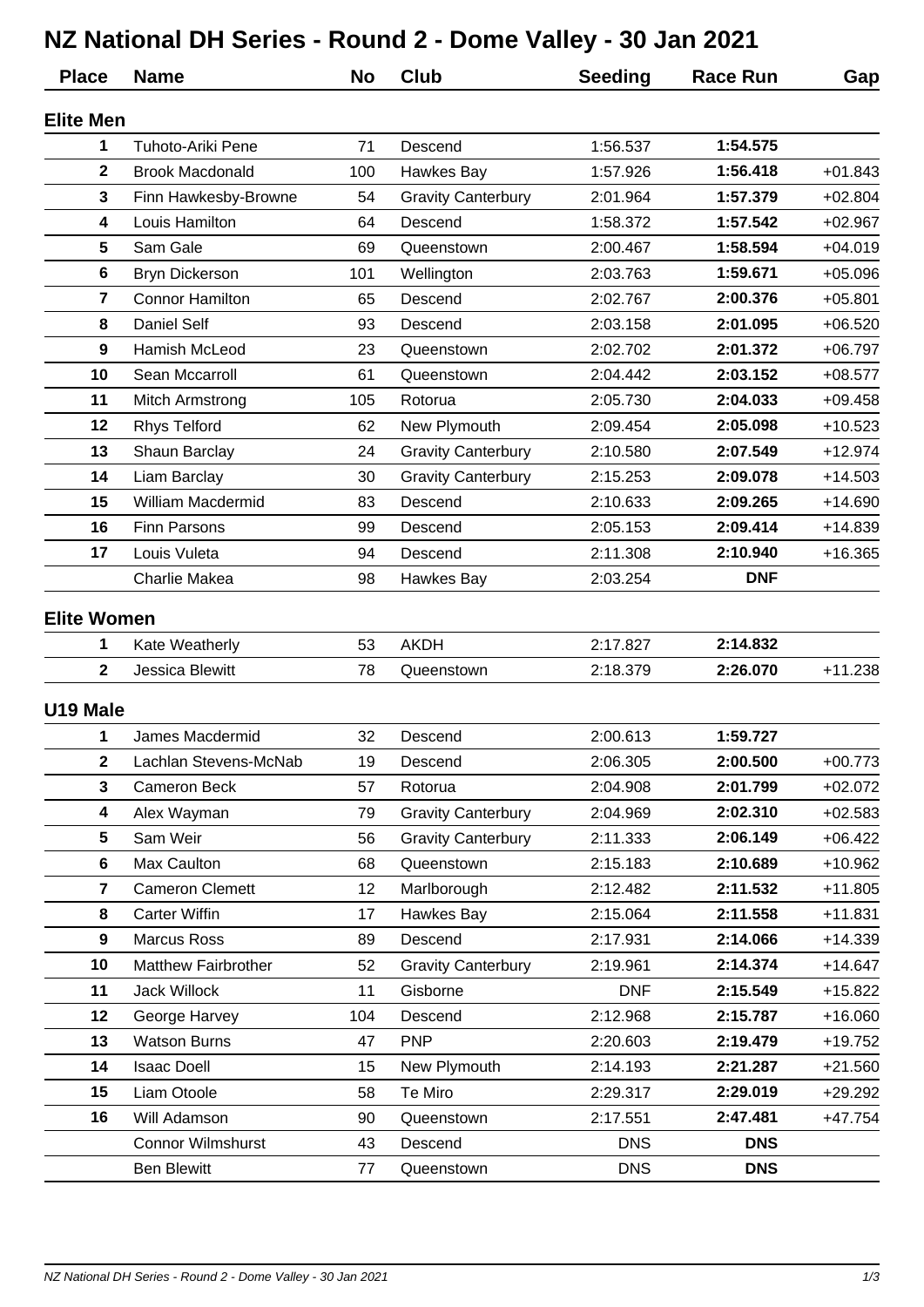## **NZ National DH Series - Round 2 - Dome Valley - 30 Jan 2021**

| <b>Place</b>            | <b>Name</b>           | <b>No</b>      | <b>Club</b>               | <b>Seeding</b> | <b>Race Run</b> | Gap         |
|-------------------------|-----------------------|----------------|---------------------------|----------------|-----------------|-------------|
| U19 Female              |                       |                |                           |                |                 |             |
| 1                       | Jenna Hastings        | 6              | Rotorua                   | 2:23.404       | 2:21.028        |             |
| $\mathbf{2}$            | Kalani Muirhead       | 10             | Queenstown                | 2:42.426       | 2:38.845        | $+17.817$   |
| <b>Open Men</b>         |                       |                |                           |                |                 |             |
| 1                       | Louis Oudin           | 34             | <b>AKDH</b>               | 2:14.001       | 2:10.029        |             |
| $\mathbf{2}$            | <b>Austin Sue</b>     | 103            | <b>Gravity Canterbury</b> | 2:09.854       | 2:10.131        | $+00.102$   |
| 3                       | Ryan Hunt             | 63             | New Plymouth              | 2:14.377       | 2:11.885        | $+01.856$   |
| 4                       | Jason Connor          | 14             | Descend                   | 2:22.876       | 2:19.445        | $+09.416$   |
| 5                       | <b>Ethan Burns</b>    | 46             | <b>PNP</b>                | 2:17.543       | 2:19.565        | $+09.536$   |
| 6                       | <b>Connor Dalton</b>  | 95             | Tauranga                  | 2:22.187       | 2:30.198        | $+20.169$   |
| $\overline{7}$          | <b>Josh Barry</b>     | 1              | Descend                   | 2:40.855       | 2:31.574        | $+21.545$   |
| U17 Male                |                       |                |                           |                |                 |             |
| 1                       | Luke Wayman           | 73             | <b>Gravity Canterbury</b> | 2:10.158       | 2:05.143        |             |
| $\mathbf{2}$            | <b>Luke Hancock</b>   | 81             | Wanaka                    | 2:09.932       | 2:06.434        | $+01.291$   |
| 3                       | Wyatt Mcnab           | 39             | Descend                   | 2:10.663       | 2:07.225        | $+02.082$   |
| 4                       | Seth Stylie           | 38             | <b>AKDH</b>               | 2:11.084       | 2:08.537        | $+03.394$   |
| 5                       | <b>Ryan Hastings</b>  | 66             | Rotorua                   | 2:13.511       | 2:09.103        | $+03.960$   |
| 6                       | Riley Woodward        | 31             | Tauranga                  | 4:36.715       | 2:12.469        | $+07.326$   |
| $\overline{\mathbf{7}}$ | <b>Jake Earnest</b>   | 27             | <b>AKDH</b>               | 2:15.643       | 2:12.525        | $+07.382$   |
| 8                       | Ben Sziranyi          | 76             | Marlborough               | 3:10.670       | 2:13.702        | $+08.559$   |
| $\boldsymbol{9}$        | Roberto Pennington    | 4              | <b>AKDH</b>               | 2:31.152       | 2:14.634        | $+09.491$   |
| 10                      | <b>William Harvey</b> | 96             | Descend                   | 2:14.456       | 2:15.019        | $+09.876$   |
| 11                      | <b>Riley Blundell</b> | 97             | Mid Canterbury            | 2:20.275       | 2:15.085        | $+09.942$   |
| 12                      | Paul Furstenburg      | 67             | Rotorua                   | 2:22.063       | 2:16.719        | $+11.576$   |
| 13                      | Arje Beveridge        | 8              | Manawatu                  | 2:30.226       | 2:17.463        | $+12.320$   |
| 14                      | Robbie Cochrane       | 49             | <b>Gravity Canterbury</b> | 2:34.152       | 2:19.940        | $+14.797$   |
| 15                      | William Savage        | 51             | Tauranga                  | 2:24.319       | 2:20.313        | $+15.170$   |
| 16                      | Ollie Jeffrey         | 5              | AKDH                      | 4:12.187       | 2:21.001        | $+15.858$   |
| 17                      | <b>Baxter Hilson</b>  | 85             | <b>AKDH</b>               | 2:25.850       | 2:23.866        | $+18.723$   |
| 18                      | Agusta Dixon          | 86             | <b>AKDH</b>               | 3:51.706       | 2:26.240        | $+21.097$   |
| 19                      | Dylan Wilmshurst      | 41             | Descend                   | 2:34.325       | 2:30.052        | $+24.909$   |
| 20                      | Sam Roche             | 33             | Te Miro                   | 2:34.846       | 2:31.586        | $+26.443$   |
| 21                      | Sam Harrison          | $\overline{2}$ | <b>AKDH</b>               | 2:42.885       | 2:33.363        | $+28.220$   |
| 22                      | Luke Jenkins          | 45             | <b>AKDH</b>               | 2:53.329       | 2:33.870        | $+28.727$   |
| 23                      | Sebastian Fox         | 72             | <b>AKDH</b>               | 3:46.225       | 2:34.790        | $+29.647$   |
| 24                      | <b>Ethan Doell</b>    | 16             | New Plymouth              | 2:46.085       | 2:37.421        | $+32.278$   |
| 25                      | James Turner          | 88             | <b>AKDH</b>               | 2:26.157       | 2:38.163        | +33.020     |
| 26                      | Caleb Breen           | 84             | <b>AKDH</b>               | 2:35.787       | 2:42.263        | $+37.120$   |
| 27                      | Isaac Jamieson        | 92             | AKDH                      | 2:57.278       | 2:47.736        | +42.593     |
| 28                      | Jarome Koroi          | 91             | <b>WCRC</b>               | 2:44.240       | 2:49.843        | $+44.700$   |
| 29                      | <b>Jack Petherick</b> | 3              | <b>AKDH</b>               | 3:06.967       | 3:24.400        | $+1:19.257$ |
|                         | <b>Rylin Lalich</b>   | 55             | Te Miro                   | 2:33.728       | <b>DNF</b>      |             |
|                         | Nathanial Iwikau      | 87             | <b>WCRC</b>               | <b>DNS</b>     | <b>DNS</b>      |             |
|                         |                       |                |                           |                |                 |             |